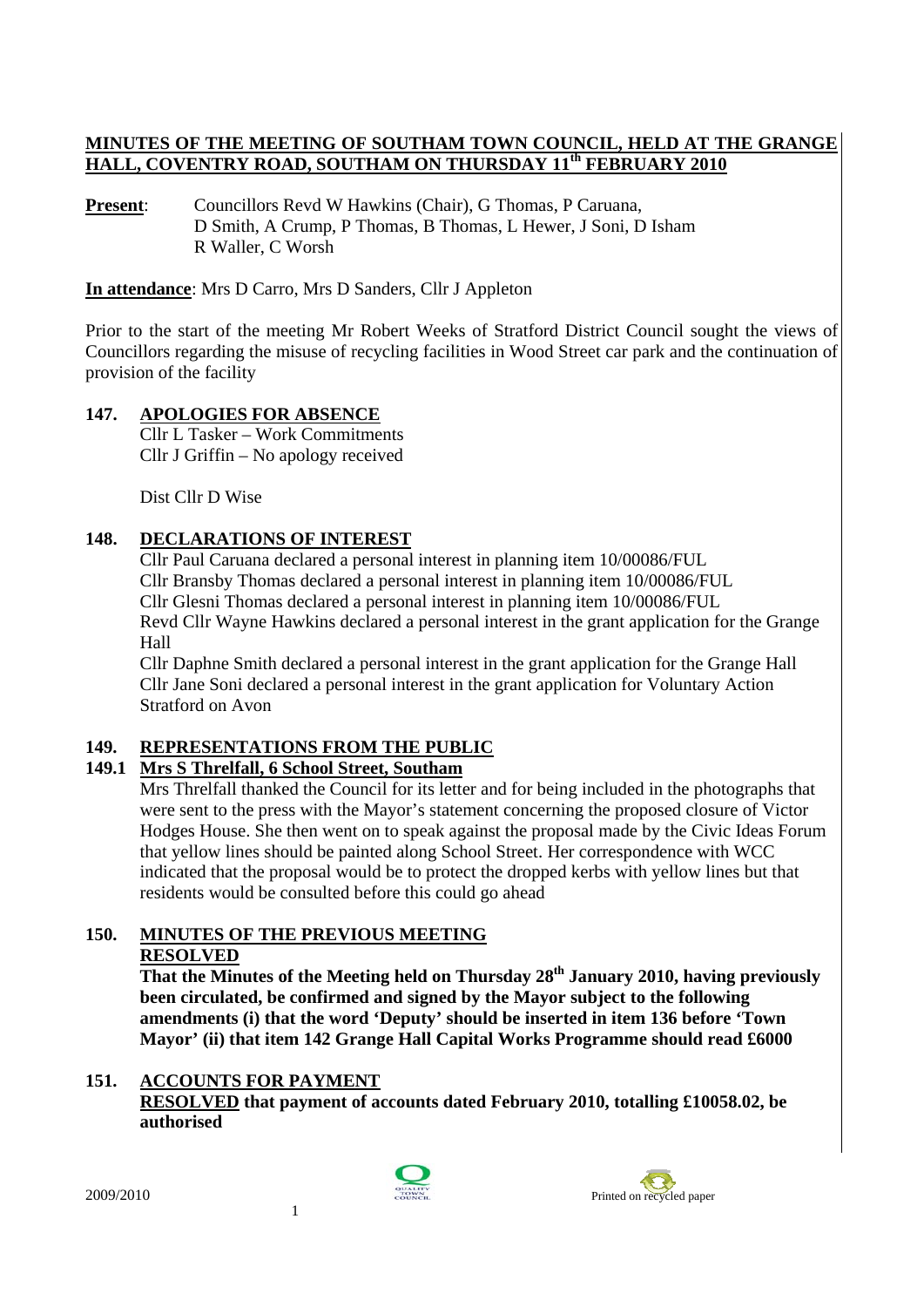# **152. APPLICATIONS FOR PLANNING PERMISSION**

i) Council considered the applications for planning permission detailed on the schedule dated January 2010 upon which the Town Council had been consulted by Stratford District Council ii) Planning Application decisions dated February 2010

**RESOLVED (i) to check if permission for 09/02332/TREE was for one tree or two (ii) to ask the Enforcement Officer if the sign referred to in planning decisions 09/02301/ADV had in fact been installed despite the consent being refused** 

### **153. TOWN CLERK'S REPORT**

# **153.1 PUBLIC REPRESENTATIONS RESOLVED (i) to bring forward item 6 correspondence (ii) that Cllr Bransby Thomas should take Mrs Threlfall's view about yellow lines in School Street to the Civic Ideas Forum meeting**

### **153.2 RECYCLING FACILITY – WOOD STREET CAR PARK RESOLVED to consult residents as to their views on the need for the recycling facility at Wood Street car park through the town newsletter**

### **153.3 STREET LIGHTING MAINTENANCE 2010/11 RESOLVED (i) to advise residents of the cessation of night patrols and to give contact information for reporting faults through the town newsletter (ii) to accept the street lighting maintenance quotation**

### **153.4 COVENTRY DIOCESAN BOARD OF FINANCE LTD SOUTHAM GLEBE LAND OFF COVENTRY ROAD (MAYFIELD ROAD OPEN SPACE)**

**RESOLVED (i) to write to Harriet Wood at Orbit Housing inviting her to attend the next ENV meeting to discuss the possibility of Orbit Housing providing financial support for the provision of play equipment at a site on the Mayfield estate in return for the Council adopting the site and taking responsibility for its future maintenance (ii) to defer responding to the letter from Countrywide Estates until the meeting with Orbit has taken place** 

- **153.5 WELSH ROAD EAST FEASIBILTY Noted**
- **153.6 TOWN COUNCIL MEETING DATES RESOLVED (i) to change the date of Town Council meetings to the fourth Thursday of the month starting in June 2010 (ii) to circulate a list of new dates and to advertise the change in the town newsletter**
- **154.7 NOMINATIONS FOR ATTENDANCE AT A ROYAL GARDEN PARTY AT BUCKINGHAM PALACE ON THURSDAY 22ND JULY RESOLVED to nominate Councillor J Soni**
- **154.8 GRANT APPLICATIONS** Members considered grant application from six organisations and **RESOLVED (i) to award grants under Section 137 of the Local Government Act 1972 as follows:-**



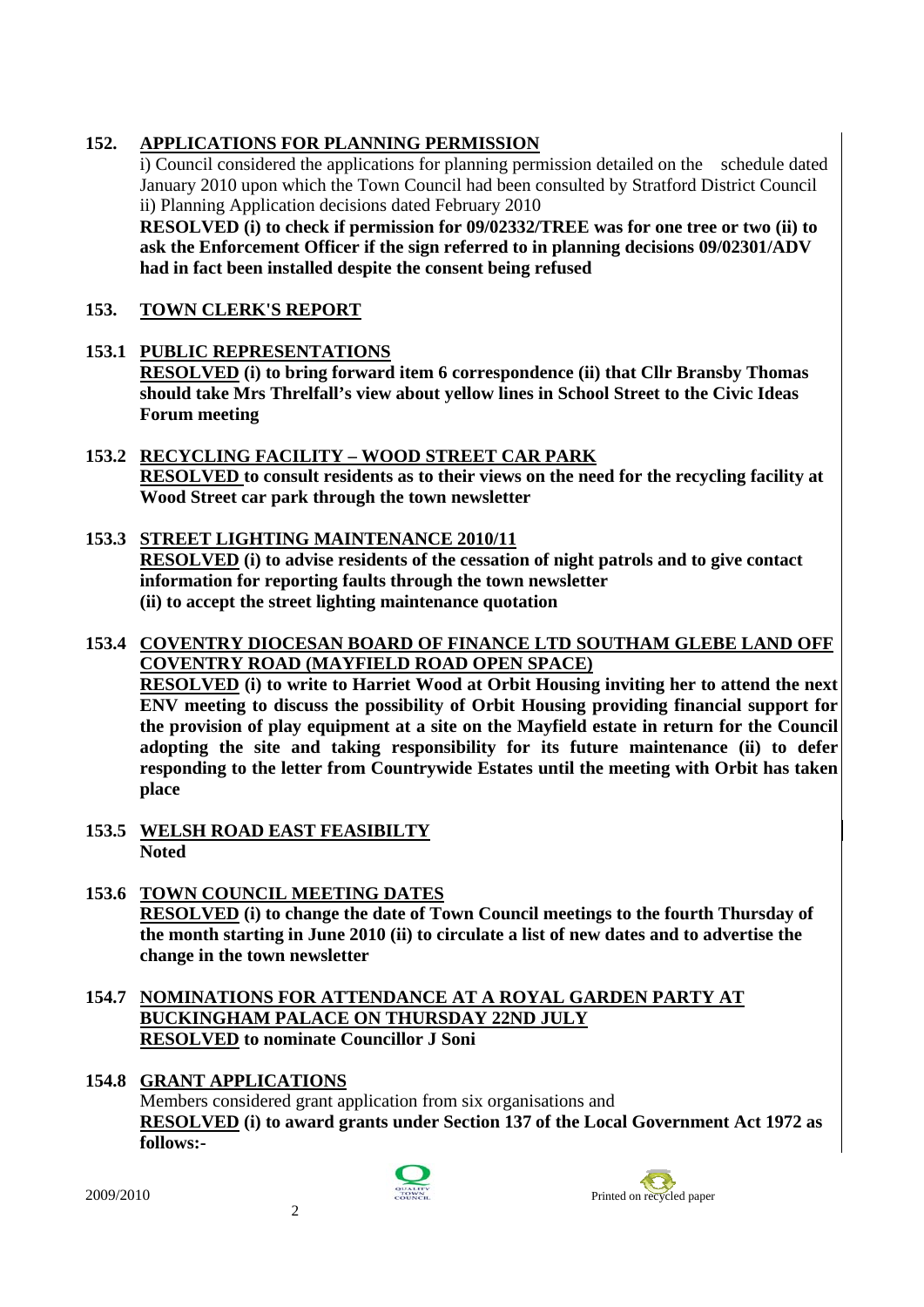| <b>Butterfly Conservation Warwickshire Branch</b>                                          | £200  |
|--------------------------------------------------------------------------------------------|-------|
| <b>Friendship Project for Children</b>                                                     | £500  |
| <b>Volunteers Services Stratford on Avon District</b>                                      | £700  |
| The Grange Hall Management Committee                                                       | £0    |
| <b>Craven Lane Hall</b>                                                                    | £O    |
| <b>St James Church Southam (churchyard maintenance)</b>                                    | £3518 |
| (ii) to write to the unsuccessful applicants outlining the conditions under which a future |       |
| application would be considered                                                            |       |

- **154.9 MEETINGS, TRAINING AND EVENTS Noted**
- **154.10 COUNCIL MEETING DATES 2010, ENV MEETING DATES 2010 Noted**
- **155. CORRESPONDENCE**
- **155.1 WALC/WCC FOCUS GROUP MEETING HIGHWAY MAINTENANCE Noted**
- **155.2 POLICE SOUTHAM SAFER NEIGHBOURHOOD TEAM Noted**
- **155.3 TOWN AND COUNTY PLANNING (Local Development) (England) (Amendment) Regulations 2008 – Warwick Minerals Core Strategy; Revised Spatial Options Noted**
- **155.4 WARWICKSHIRE POLICE (RIDE ALONG SCHEME) WALC Noted**
- **155.5 MRS BYATT -PARK LANE RECREATION GROUND AND TOWN CLERK'S RESPONSE Noted**
- **155.6 MRS THRELFALL DOUBLE YELLOW LINES, SCHOOL STREET, SOUTHAM** Dealt with under item one Town Clerk's Report

#### **156. INFORMATION FROM COUNTY & DISTRICT COUNCILLORS**

Cllr Appleton informed the Council

(i) that he would regret residents being denied the Wood Street car park recycling facility and reminded Council that the Tesco detailed plans had yet to come and there might be an opportunity to consider recycling when they did

(ii) he had objected to the Harp Farm planning application, as he did not think it was in an appropriate part of the town

(iii) he would present the Victor Hodges petition to the Chair of SDC prior to the Council meeting and invited the Mayor to attend

(iv) a request had been received from a resident for a pedestrian crossing near St Mary's School

(v) of £10million of cuts in WCC budget this year which would include a reduced subsidy to the County Music Service



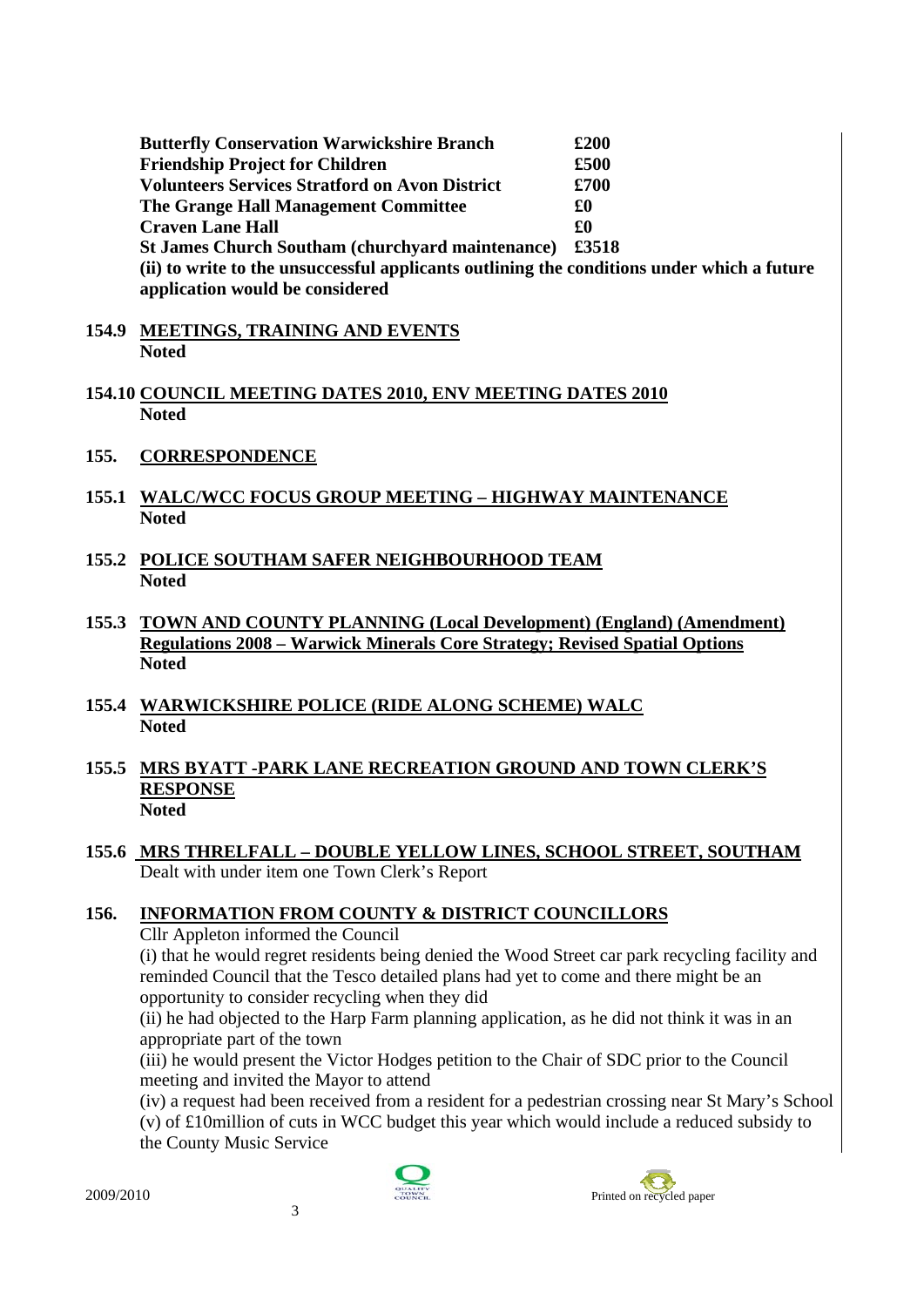(vi) that Katrina Pedlar is working on a Road Traffic Order which includes yellow lines opposite Budgens, restricted parking on Coventry Street and yellow lines on the bend in Pendicke Street

On the subject of the Core Strategy Consultations, he advised that Council should invite an officer to brief them on the implications for Southam as the number of houses was a government directive but that the phasing and location was not.

#### **RESOLVED**

**(i) that Cllr B Thomas and Cllr L Hewer would attend the meeting on 19th February to discuss a revised proposal for the crossing on Market Hill** 

**(ii) to invite an officer to brief Council on the implications for Southam of the Revised Core Strategy** 

#### **157. BUSINESS WHICH IN THE OPINION OF THE MAYOR SHOULD BE CONSIDERED AS A MATTER OF URGENCY**

### **157.1 TOWN COUNCIL WEBSITE**

The Town Clerk updated Council on the progress of the new Town Council website and said that it was hoped to go live in May 2010

#### **157.2 PLAYBUILDER GRANT**

The Town Clerk updated Council on the progress of the application for a Playbuilder Grant **RESOLVED to pay £2500 towards removal of old equipment and provision of safety** 

### **surface**

#### **158. EXCLUSION OF THE PUBLIC FROM THE MEETING**

It was moved and

**RESOLVED that pursuant to Section 1(2) of the Public Bodies (Admission to Meetings) Act 1960 the public be excluded from the meeting because publicity would be prejudicial to the public interest by reason of the confidential nature of the business to be transacted** 

#### **159. STAFF SALARIES AND PAYMENT FOR SERVICES RESOLVED**

**(i) to authorise payments of staff salaries dated February 2010 (ii) to authorise payment of 'Confidential Accounts' dated February 2010** 

| <b>PLANNING APPLICATIONS</b>                |                  |                  |                                          |                           |  |
|---------------------------------------------|------------------|------------------|------------------------------------------|---------------------------|--|
| <b>Southam Town Council – February 2010</b> |                  |                  |                                          |                           |  |
|                                             |                  |                  |                                          |                           |  |
| $\mathbf{A}$ nultoottan                     | $k = 1:2 \ldots$ | C:4 <sub>0</sub> | <b>D</b> <sub>na</sub> n <sub>a</sub> al | Okaanvatian Data (Cammant |  |

| <b>Application</b> | Applicant            | <b>Site</b>                                 | <b>Proposal</b>                                                                                                  | <b>Observation Date / Comment</b> |
|--------------------|----------------------|---------------------------------------------|------------------------------------------------------------------------------------------------------------------|-----------------------------------|
| <b>Number</b>      | <b>Name</b>          |                                             |                                                                                                                  |                                   |
| 10/00090/FUL       | Mr & Mrs S<br>Oliver | 48 Warwick<br>Road,<br>Southam,<br>CV47 0HW | Proposed<br>single storey<br>extension to<br>side and rear<br>of property<br>and two<br>storey rear<br>extension | No Representations                |